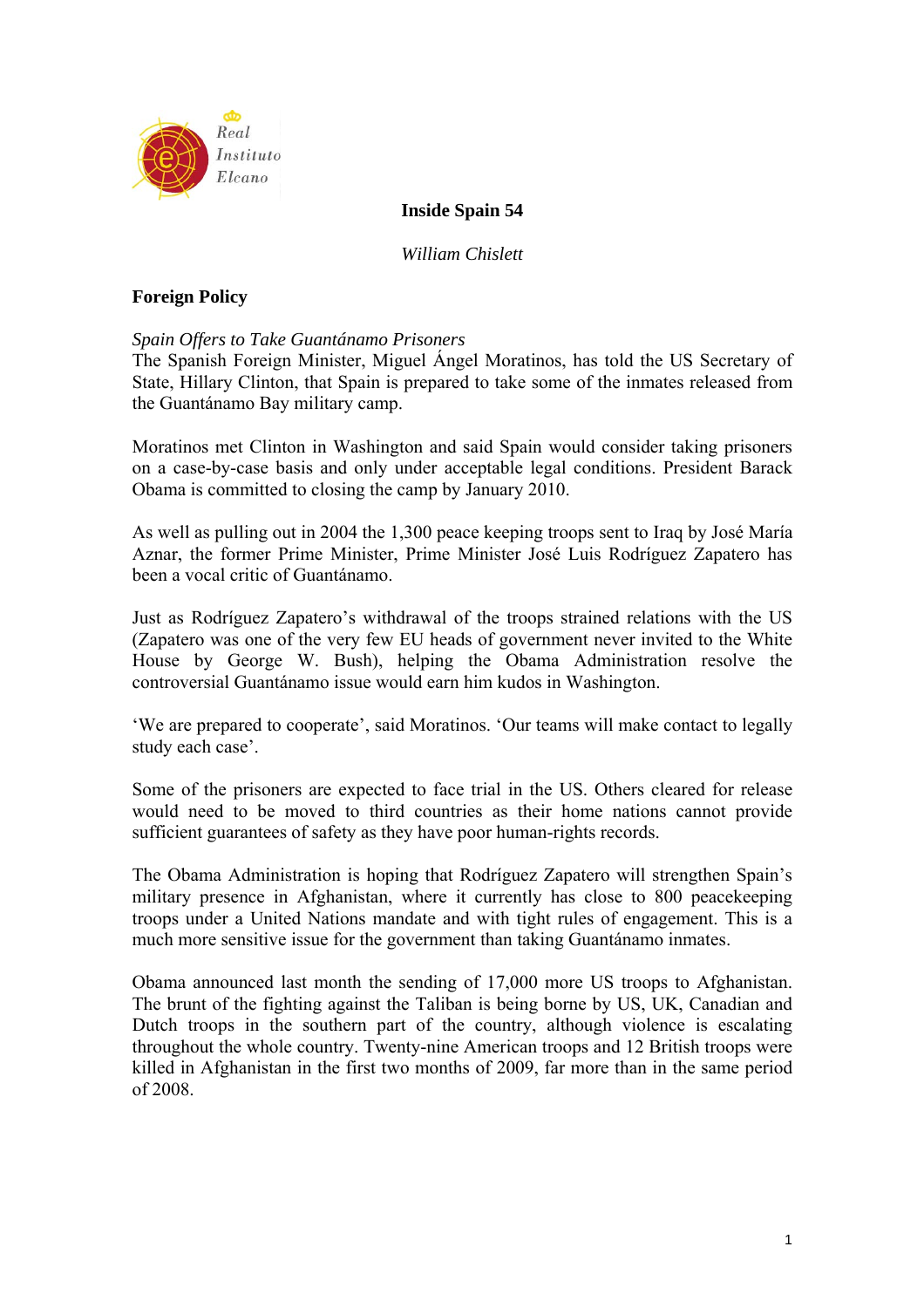#### *Spain and Russia in Energy Pact*

Spain will receive its first supplies of gas from Russia in 2014, following an agreement between Gazprom and Gas Natural at the end of an official visit to Madrid by President Dmitry Medvedev.

Liquefied natural gas will come from the Shtokman gas field in the Artic, one of the largest in the world, which is intended to supply the Nord Stream gas pipeline from Russia to Germany currently being built under the Baltic Sea.

Gazprom has a 51% stake in the project, while France's Total and Norway's StatoilHydro have 25% and 24%, respectively. Gazprom is considering inviting Spanish companies, in particular Repsol, to join projects to produce and liquefy natural gas in Russia.

José Luis Rodríguez Zapatero, the Prime Minister, said the energy cooperation agreement, which covers oil, gas, coal and renewables, would lead to 'greater energy security for Spain'.

Spain receives the bulk of its gas from Algeria and was not affected by the dispute which left many European nations questioning Russia's reliability as an energy supplier.

The two countries also signed an agreement allowing the transit of military equipment and staff through Russia to Spanish troops in Afghanistan. This deal was reached last April, but Russia's war against Georgia in August prevented it from being fully put into practice.

Medvedev's visit to Spain was the first bilateral visit to a European country since Russia's conflict with its ex-Soviet neighbour. Moscow and Madrid hold similar positions on several foreign policy issues. Spain is one of only five nations in the EU-27 which, like Russia, has not recognised the independence of Kosovo.

### *Rodríguez Zapatero Invited to the G-20 Summit in London*

As expected, Prime Minister José Luis Rodríguez Zapatero will attend the G-20 summit in London on 2 April, hosted by Gordon Brown, the UK Prime Minister.

Although Spain is not a member of the G-20 or of the G-8, Rodríguez Zapatero attended the summit in Washington last November, thanks to Nicolas Sarkozy ceding one of the two seats that France qualified for. France is a G-7 member and at that time also held the EU Presidency.

Spain's main contribution at the summit will be its much lauded financial system that has enabled the country's banks to emerge relatively unscathed from the global crisis, at least so far, and which could be a model for other countries. In 2000, when the economy was booming, the Bank of Spain introduced the concept of anti-cyclical loan-loss provisions, which have provided a substantial cushion for the sharp rise in bad debts in the current recession. In essence, provisions are stored during the good times and used when the going gets rough.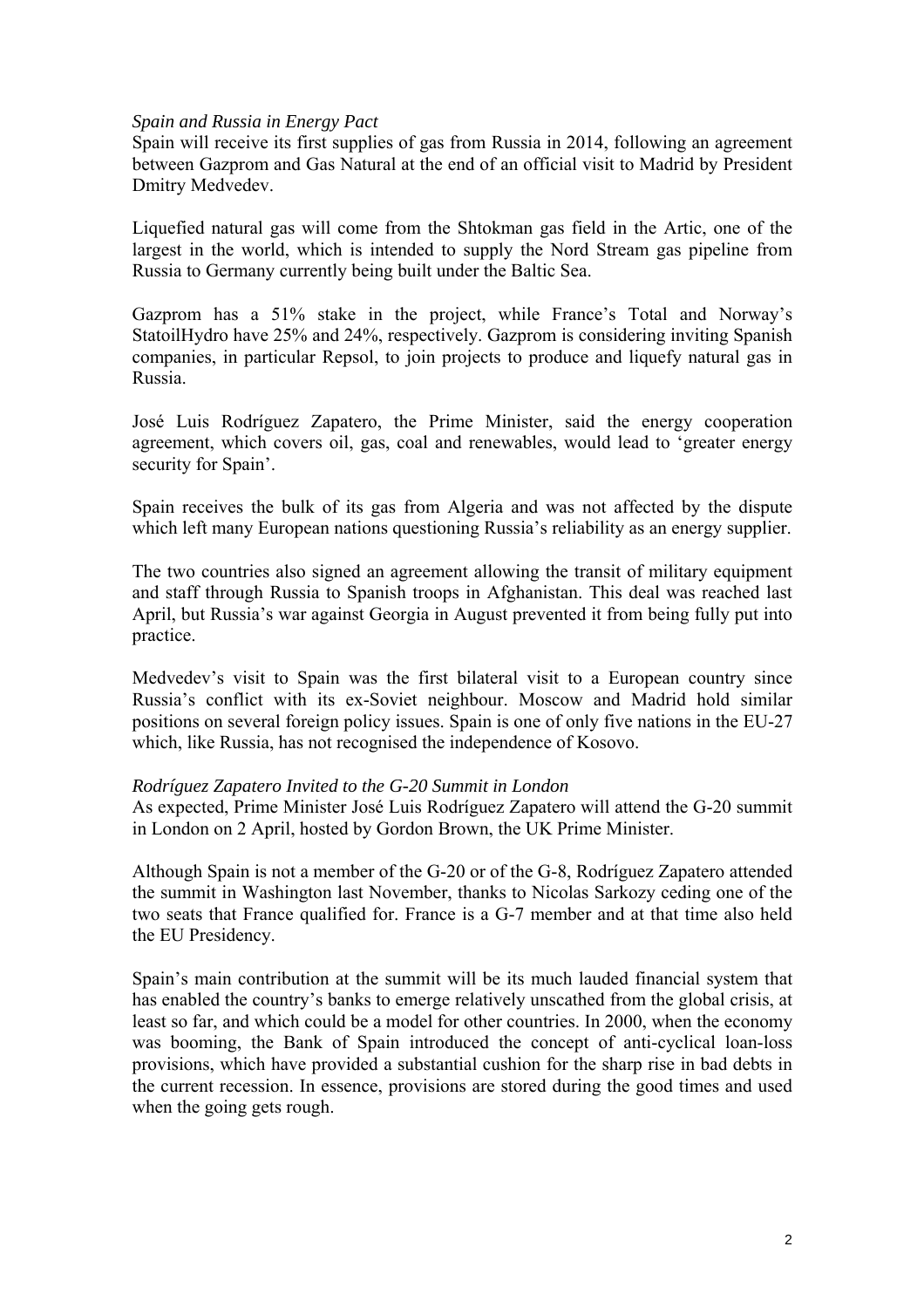In recognition of this system, Spain was admitted this month to the Financial Stability Forum, convened in April 1999 to promote international financial stability through information exchange and international co-operation in financial supervision and surveillance. This body is playing a key role in proposing reforms for the financial sector.

### *And will Join Obama at the 'Alliance of Civilisations' Meeting in Istanbul*

Four days after the G-20 summit, on 6 April, José Luis Rodríguez Zapatero will meet President Barack Obama again, this time at the second annual meeting of the United Nations 'Alliance of Civilisations', the body created in 2005 to advance intercultural understanding at the initiative of the Turkish Prime Minister, Recep Tayyip Erdoğan, and Rodríguez Zapatero.

Obama's visit to Turkey will be his first bilateral trip in Europe since taking office, underscoring the strategic importance for the US of this Muslim country and EU candidate.

Rodríguez Zapatero will also be visiting Turkey for the first annual summit between the Turkish and Spanish governments, to be held before the Alliance meeting. He will have spent more time with Obama during April than in the preceding five years with George W. Bush.

### *Visit to Gibraltar by UK Royal Irks the Government*

The three-day visit of Princess Anne, the eldest daughter of Queen Elizabeth II, to Gibraltar, the British overseas territory over which Spain claims sovereignty, drew a rebuke from the government. Miguel Ángel Moratinos, the Foreign Minister, expressed his 'consternation and indignation' to David Miliband, the UK Foreign Secretary, and said the visit 'hurt the sensitivity' of Spaniards.

Relations between Spain and the UK over Gibraltar have considerably improved under the trilateral forum set up in 2004 to air grievances. Nevertheless, such visits irk Madrid. This was the second time the Princess had visited the Rock in five years. In 2004 she marked the  $300<sup>th</sup>$  anniversary of British rule over Gibraltar.

José Ignacio Landaluce, a Popular Party deputy who sits on the Spanish Parliament's Foreign Affairs Commission, said: 'The visit of a member of the British Royal Family to Gibraltar shows their total support for the sovereignty of this British colony. This is something to which we are totally against. It is an affront to Spain'.

José Carracao, a Socialist senator who sits on the Foreign Affairs Commission in the Spanish Parliament's upper house, said the visit was 'bound to prove controversial in a territory of doubtful sovereignty'.

### *Spain Reaffirms its Refusal to Recognise the Independence of Kosovo*

José Luis Rodríguez Zapatero, the Prime Minister, told Boris Tadic, Serbia's President, during his visit to Madrid that Spain would maintain its refusal to recognise the independence of Kosovo. Spain is one of five EU-27 countries that does not recognise Serbia's unilateral declaration of independence just over a year ago.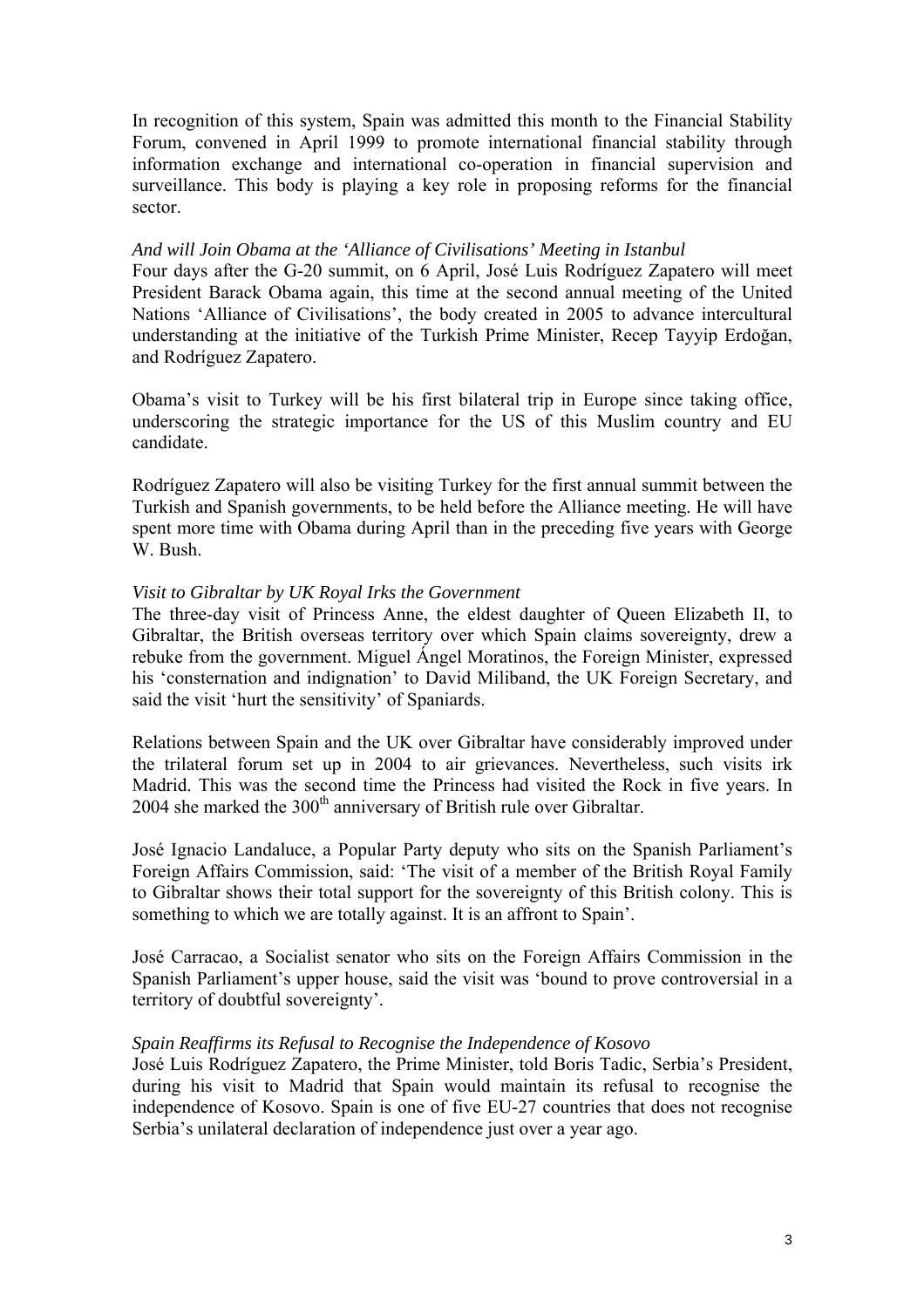Miguel Ángel Moratinos, the then and current Foreign Minister, said Spain would not recognise the secession because it 'does not respect international law', adding that to be legal, secession required either an agreement between the parties or a UN Security Council resolution. The Popular Party supported the government's decision.

Madrid's decision is also to some extent influenced by the movements for independence in the Basque Country, where the separatist terrorist group ETA has been waging a 40 year struggle, and in Catalonia where the Republican Left Party openly advocates independence.

# **Domestic Scene**

# *Nationalists Lose Power in Basque Country, Popular Party Wins in Galicia*

The Socialists, backed by the conservative Popular Party (PP), looked set to form the next regional government in the Basque Country after the Basque Nationalist Party (PNV) again won the most seats in the 1 March election but not enough to continue to form the government (see Figure 1). This would be the first time in 29 years that a nonnationalist party has led the Basque government and it could have far-reaching consequences for a region wracked by the violence of the Basque terrorist group ETA.

#### **Figure 1. Results of Elections in the Basque Country, 2009 (1)**

|                                         | % of vote   | <b>Number of seats</b> |
|-----------------------------------------|-------------|------------------------|
| Basque Nationalist Party (PNV)          | 38.5(38.6)  | 30(29)                 |
| Basque Socialist Party (PSE-EE)         | 30.7(22.6)  | 25(18)                 |
| Popular Party (PP)                      | 14.0 (17.4) | 13 (15)                |
| Aralar                                  | 6.0(2.3)    | 4(1)                   |
| Eusko Alkartasuna (EA)                  | $3.6(-)$    | 1 $(-)$                |
| Ezker Batua (EB)                        | 3.5(5.3)    | 1(3)                   |
| Unión Progreso y Democracia (UPyD)      | $2.1(-)$    | $1(-)$                 |
| Communist Party of the Basque Lands (2) | $- (12.5%)$ | $- (9)$                |
| (1) 2005 results in brackets.           |             |                        |

(2) Banned party.

Source: Interior Ministry.

The crucial 38-seat majority in the 75-seat parliament went to the Socialists, with 25 seats, the PP, with 13 seats, and the new Progressive Union and Democratic Party, with one. The Socialists' share of the vote increased by one-third to 31% and the combined non-nationalist share of the vote was close to 50% (see Figure 2). The PNV held its share of the vote but lost one seat and its coalition partners did not do so well. Aralar, the pro-independence left-wing party that rejects violence, quadrupled its number of seats to four.

For the first time, radical political parties linked to ETA were banned from running in the elections. Had their votes counted, the PNV would have been able to stay in power. In the 2005 election, one of these banned parties won 150,000 votes. Around 100,000 blank votes were cast this time as a form of protest. Voter turnout was 65.8%, down from 68% in 2005.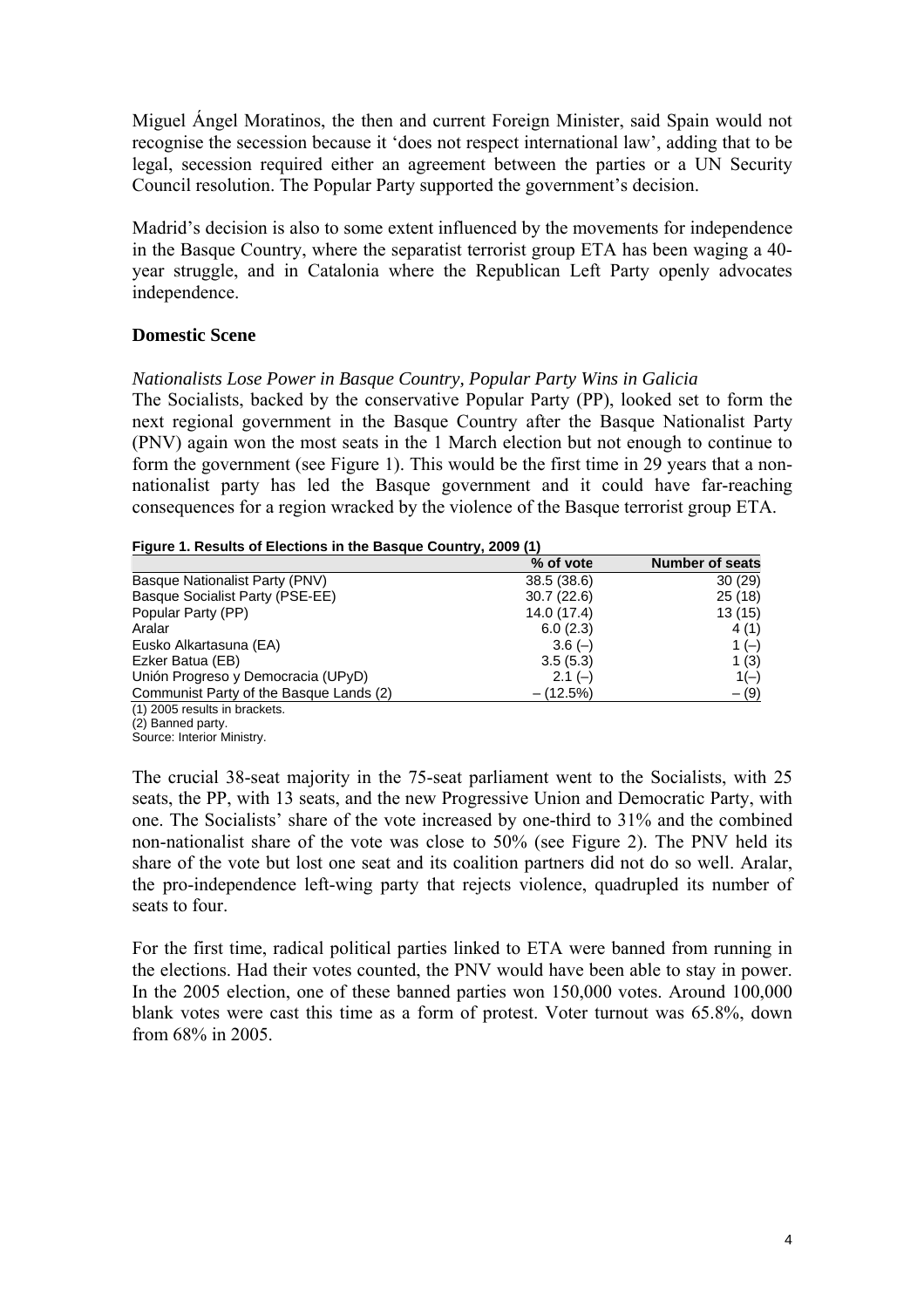|        |  |  |  |  | Figure 2. Elections in the Basque Country, Nationalist and Non-Nationalist Results (% of total |  |  |
|--------|--|--|--|--|------------------------------------------------------------------------------------------------|--|--|
| votes) |  |  |  |  |                                                                                                |  |  |

|                                                                                                                            | 1980 | 1984 | 1986 | 1990 | 1994 | 1998 | 2001 | 2005 | 2009 |
|----------------------------------------------------------------------------------------------------------------------------|------|------|------|------|------|------|------|------|------|
| Nationalist parties                                                                                                        | 64.3 | 64.3 | 67.6 | 65.5 | 55.4 | 53.9 | 52.4 | 53.1 | 50.4 |
| Non-nationalist parties                                                                                                    | 31.5 | 33.7 | 30.9 | 31.5 | 42.7 | 44.1 | 46.2 | 45.4 | 48.3 |
| Note: The main non-nationalist parties are the Socialists and the Popular Party. The principal nationalist party is the    |      |      |      |      |      |      |      |      |      |
| Basque Nationalist Party and various other much smaller parties, some of which were outlawed for their links with the      |      |      |      |      |      |      |      |      |      |
| terrorist group ETA and then re-appeared under different names. Two pro-ETA parties were banned from taking part in        |      |      |      |      |      |      |      |      |      |
| the 2009 elections, making it the first time in a Basque regional election that the group did not have parties backing its |      |      |      |      |      |      |      |      |      |

cause.

Source: Interior Ministry.

In the north-western Galicia region, Spain's nationally-governing Socialists lost power to the PP (see Figure 3). The polls in both regions were the first political test for Spain since it slid into recession at the end of 2008.

#### **Figure 3. Results of Elections in Galicia, 2009 (1)**

|                                 | % of vote   | <b>Number of seats</b> |
|---------------------------------|-------------|------------------------|
| Popular Party                   | 47.1 (45.0) | 39(37)                 |
| <b>Galician Socialist Party</b> | 29.9(33.0)  | 24(25)                 |
| <b>Galician National Block</b>  | 16.5(18.5)  | 12(13)                 |
| (1) 2005 results in brackets.   |             |                        |

Source: Interior Ministry.

The Basque branch of the Socialists, led by Patxi López, planned to form a minority government on its own with the support in parliament of the PP. The price of the PP's support was not yet known. The two parties, however, are far from being natural allies; they have long been at loggerheads over how to deal with ETA which has killed more than 800 people in its 40-year struggle for an independent Basque Country. The PP fiercely opposed the overtures made by the previous Socialist government (2004-08) to strike a peace deal with ETA.

The formation of a Socialist government in the Basque Country could have a political cost for José Luis Rodríguez Zapatero as the PNV may stop supporting the Socialists in the national Parliament. The Socialists' 169 seats do not give it a working majority in the 350-seat Congress; the PNV's six seats have often been very useful for getting bills approved, along with the votes of the Catalan Convergence and Union (CiU) party.

Nationalists also lost power in Galicia where the Galician National Bloc had formed part of the previous government along with the Socialists. The PP captured back their traditional fiefdom, winning an absolute majority with 39 of the 75 seats, and is thus able to form a government again on its own.

The loss of power by nationalists in the Basque Country and Galicia, together with that of the CiU in Catalonia as of 2003, means that none of Spain's main regions are ruled by nationalist parties.

The PP's victory in Galicia was a welcome shot in the arm for the beleaguered party, several of whose prominent figures are under investigation for corruption, and particularly for its national leader, Mariano Rajoy, whose position, weakened by sniping from rivals, has been strengthened.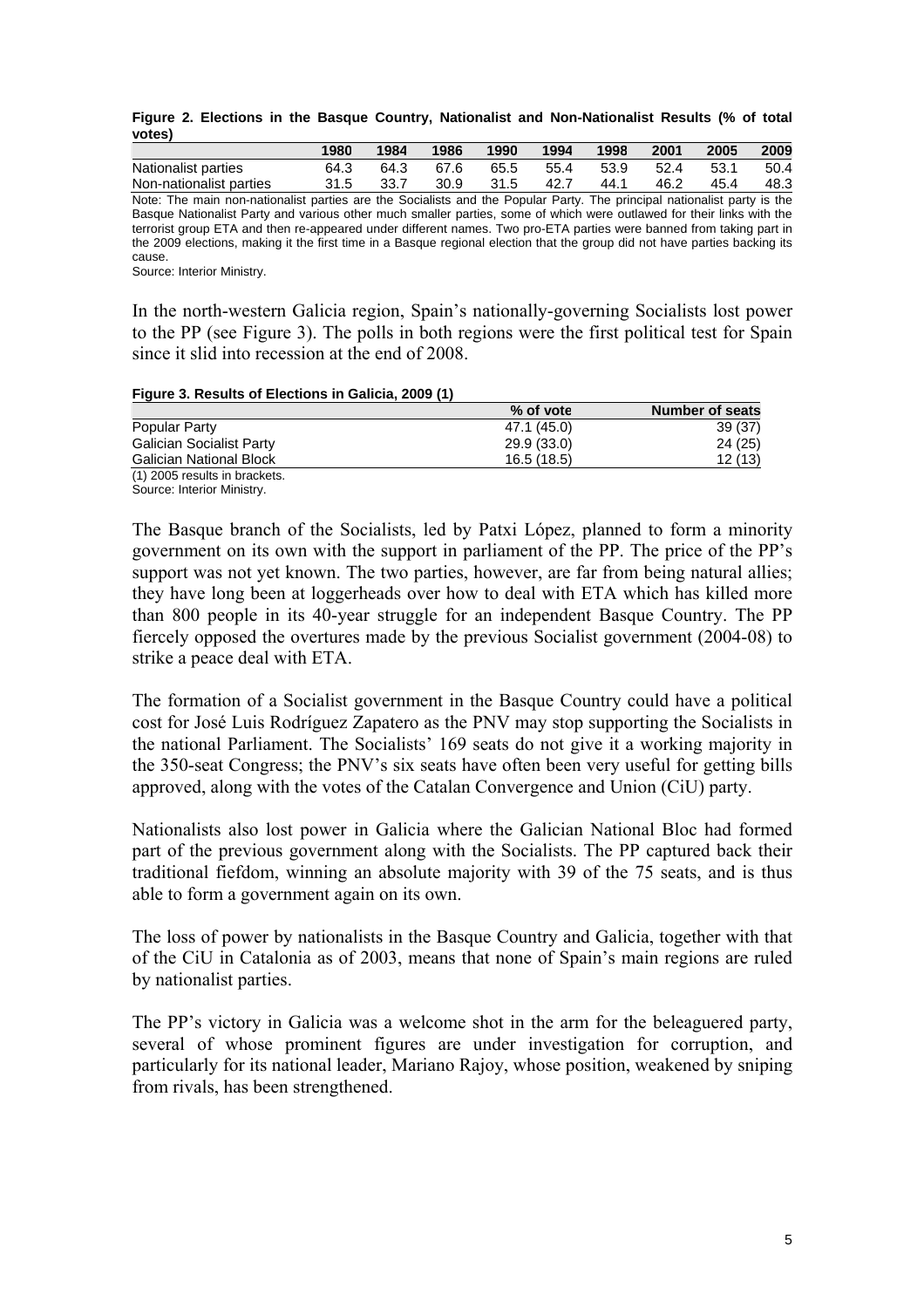### *Justice Minister Resigns*

Mariano Fernández Bermejo, the Justice Minister, threw in the towel after being criticised for going on a shooting trip with Baltasar Garzón, a prominent judge investigating alleged corruption in the Popular Party (PP). He was the first minister to quit his post since the Socialists took office in 2004.

The PP accused Fernández Bermejo, who did not have the required licence for shooting, of fomenting the probe by Garzón in order to discredit the whole party ahead of the regional elections in the Basque Country and Galicia. He was fined  $\epsilon$ 2,000 by the Environment Ministry of the regional government of Andalusia.

Fernández Bermejo said he resigned because he could not 'tolerate the use being made of this against' the Socialist government and it was an 'untimely' coincidence that he and Garzón were on the same hunting trip.

The former minister was also under attack from the PP and from within the Socialist party over the unprecedented strike in February by members of the judiciary which brought many courts to a halt in a country where, at best, the justice system moves at a snail's pace because it is so overburdened with cases and under-resourced (see *Inside Spain* 53, 17 February 2009).

Francisco Caamaño, the Secretary of State for Relations with the Parliament, replaced Fernández Bermejo.

### *Government in Collision Course with the Roman Catholic Church over New Abortion Law*

Women will be able to freely decide an abortion in the first 14 weeks of pregnancy, according to a draft bill which the country's highly conservative Roman Catholic Church hierarchy strongly opposes. Abortion was decriminalised in 1985 but, compared to many other European countries, it is offered in Spain under restricted circumstances and rarely in a public hospital.

Most abortions are carried out under a law requiring a doctor's diagnosis that the pregnancy poses a risk to the woman's mental health. Terminations are also allowed in the  $12<sup>th</sup>$  week of pregnancy in cases of rape or until the  $22<sup>nd</sup>$  in cases of severe foetus malformation. The new law would allow women to freely decide for themselves in the first 14 weeks (10 in Portugal, 12 in France and 24 in the Netherlands) and in the first 22 weeks if there is a serious health risk for the mother or a malformed foetus and no time limit if the foetus is 'incompatible with life'.

This law, expected to be approved by Parliament later this year, follows reforms by the Socialists which legalised same-sex marriage, eased divorce laws and introduced a civics course into schools, all of them opposed by the Church. Cardinal Tarcisio Bertone, the Vatican's Secretary of State, met Prime Minister José Luis Rodríguez Zapatero in Madrid last month and urged him to restrict and not expand abortion.

Private clinics that carry out more than 90% of abortions went on strike last year after some 25 women and doctors were arrested in raids on clinics in Madrid and Barcelona.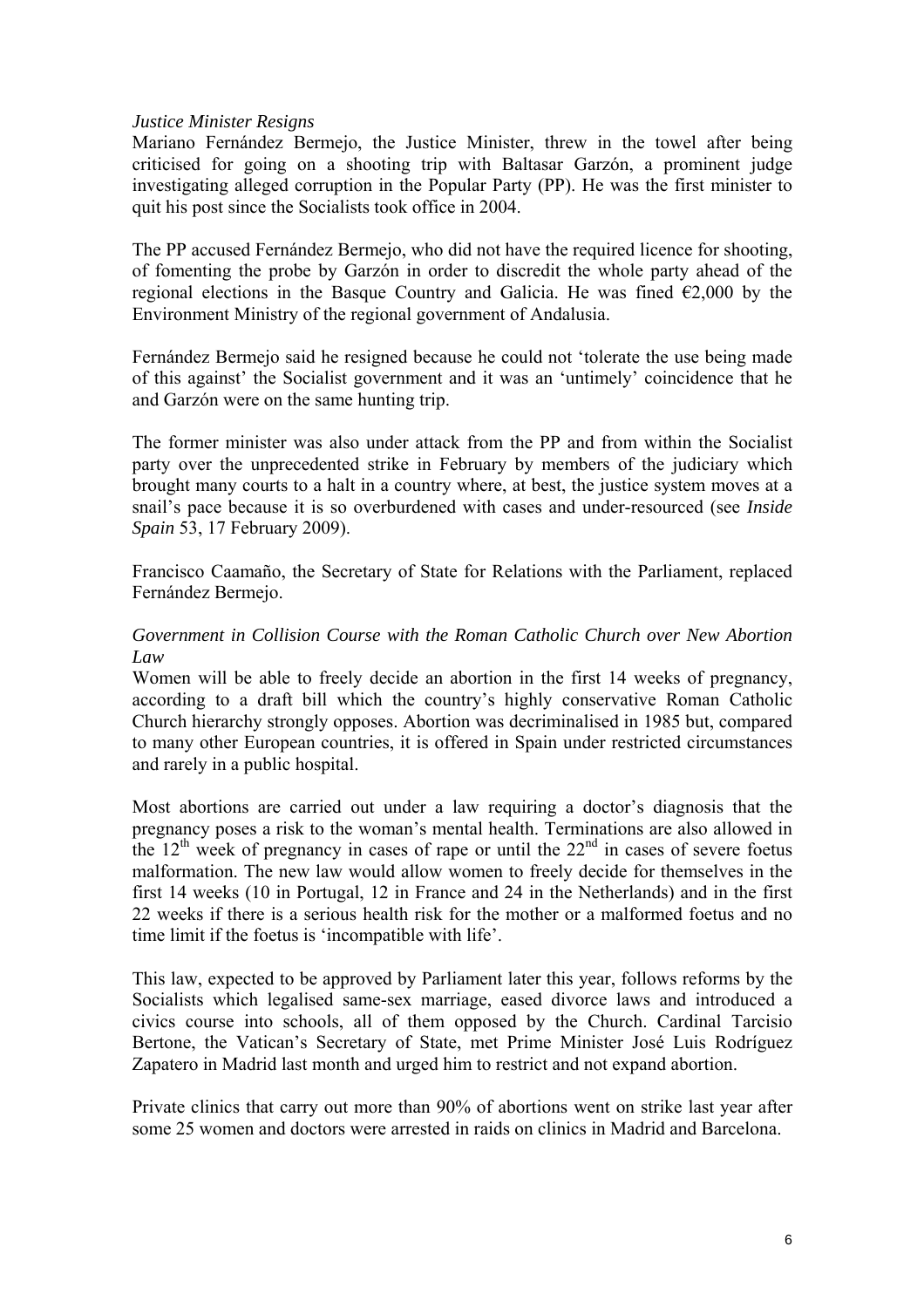In the past decade, the number of legal abortions in Spain has doubled to more than 100,000 per year.

# **The Economy**

### *Unemployment Almost Reaches 3.5 Million as Recession Deepens*

The number of people out of work in February reached almost 3.5 million amid warnings of a deepening of the recession. BBVA, Spain's second-largest bank, forecast the economy would shrink 2.8% this year, the steepest fall in more than 70 years, and the unemployment rate would be close to 18% in December. Both figures are considerably more pessimistic than the government's estimates of -1.6% and 16%, respectively.

The jobless rate in February was already 15%, double the OECD average (see Figure 4). Spain's unemployment rate rose by close to 6 points in the year to January (the latest month for comparative figures) compared with an increase of 0.7 points in France and a drop of 0.4 points in Germany.

|                      | Figure 4. OECD Harmonised Jobless Rates and Change of Rates over the Same Period of the |  |  |  |  |  |  |
|----------------------|-----------------------------------------------------------------------------------------|--|--|--|--|--|--|
| <b>Previous Year</b> |                                                                                         |  |  |  |  |  |  |
|                      |                                                                                         |  |  |  |  |  |  |

|              | 2006 | 2007 | 2008 January 2009 (1) |      | % Change |
|--------------|------|------|-----------------------|------|----------|
| OECD total   | 6.2  | 5.7  | 6.0                   | 6.9  | $+1.3$   |
| Euro area    | 8.3  | 7.5  | 7.6                   | 8.2  | $+0.9$   |
| France       | 9.2  | 8.3  | 7.8                   | 8.3  | $+0.7$   |
| Germany      | 9.9  | 8.4  | 7.3                   | 7.3  | $-0.4$   |
| Japan        | 4.1  | 3.9  | 4.0                   | 4.1  | $+0.3$   |
| <b>Spain</b> | 8.5  | 8.3  | 11.3                  | 14.8 | $+5.8$   |
| US           | 4.6  | 4.6  | 5.8                   | 7.6  | $+2.6$   |

(1) Latest comparative figures.

Source: OECD.

The sharp rise in unemployment has led trade unions to call for greater job protection and more measures to stimulate the economy and the main employers association to call for labour market reforms. Spain has a very fragmented labour market, with 17 types of contract and 17 different dismissal costs. Severance payments range from 45 days per year of service for those on longstanding permanent contracts (57% of the total), high by European standards, to zero for those on temporary contracts (30% of the total).

Prominent private-sector economists, such as Guillermo de la Dehesa, the President of the Centre for Economic Policy Research, are calling for a national economic pact between all political parties, something that last happened in 1977 with the 'Moncloa Pact'.

The 62,107 cars sold in February was 49% lower than a year earlier and the lowest figure since 1993 when Spain had its last and much milder recession.

Paul Krugman, the Nobel prize economist, painted a gloomy future for Spain in a conference given in Seville. 'If the European Union grows by between 2% and 3% Spain faces a modestly painful situation for five to seven years, but if the European economy enters into deflation we are talking of wage and price cuts in Spain of more than 15% and this has not happened in any country since the Great Depression'. He said Spain's leeway in the economic sphere, as a euro zone member, was very limited.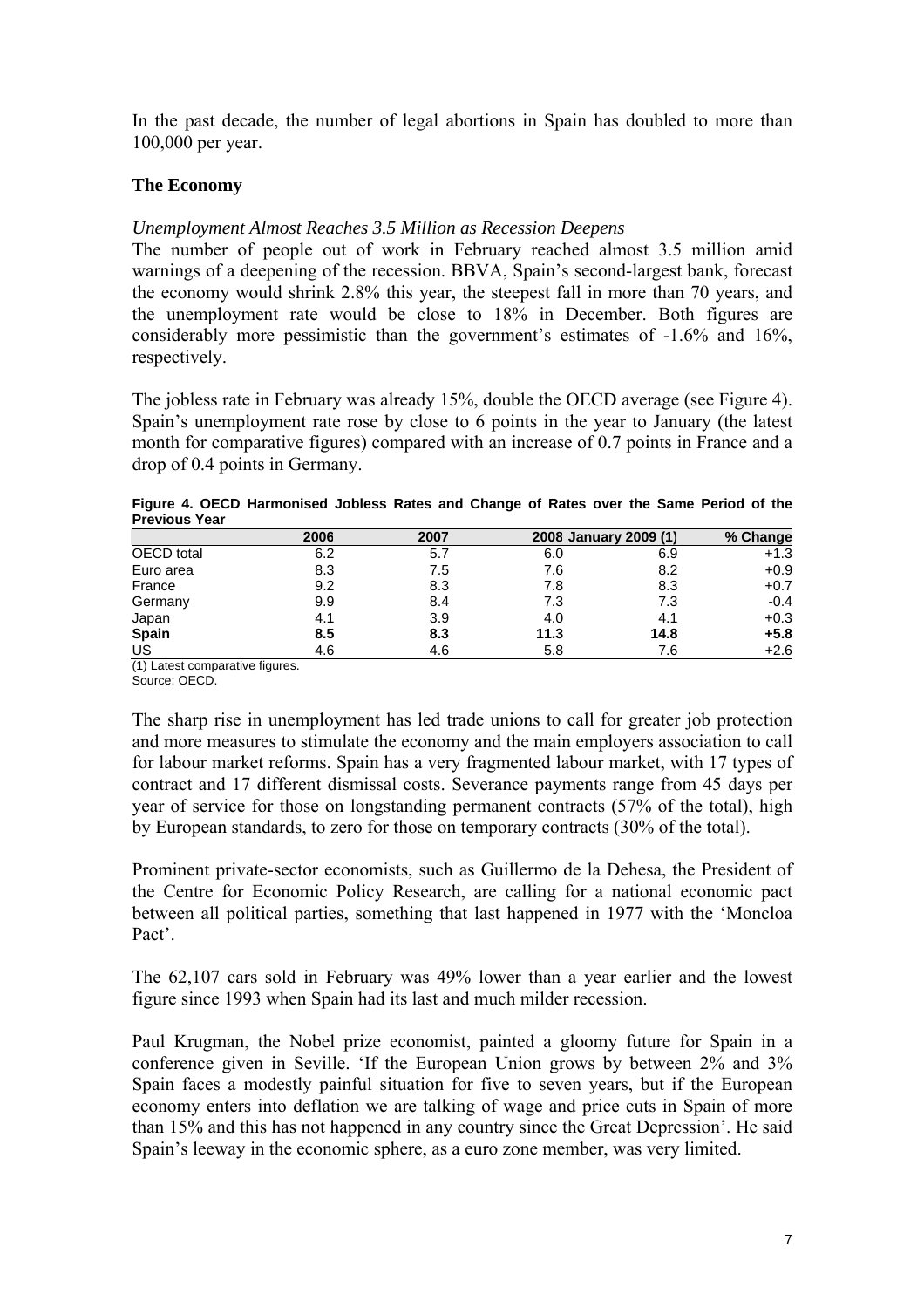The general government budget deficit in 2008 came in at 3.8% of GDP compared with a surplus of 2.2% in 2007 (see Figure 5). This is a very large negative turnaround in the state's finances. The element that deteriorated the most was the deficit of the regional governments which in 2008 was 1.45% of GDP, nine times higher than in 2007 (see Figure 6).

| Figure 5. General Government Balance (% of GDP), 1995-2009 |       |       |       |         |              |      |       |               |        |
|------------------------------------------------------------|-------|-------|-------|---------|--------------|------|-------|---------------|--------|
| 1995                                                       | 1999  | 2000  | 2003  | 2004    | 2005         | 2006 | 2007  | 2008 2009 (1) |        |
| -6.47                                                      | -1.42 | -0.98 | -0.21 | $-0.34$ | +0.96  +2.02 |      | +2.21 | $-3.8$        | $-6.2$ |

(\*) Forecast.

Source: Economy and Finance Ministry.

| Figure 6. Components of the General Government Balance (% of GDP), 2006-08 |         |         |         |
|----------------------------------------------------------------------------|---------|---------|---------|
|                                                                            | 2006    | 2007    | 2008    |
| Central government                                                         | $+0.69$ | $+1.30$ | $-2.74$ |
| Regional governments                                                       | $-0.04$ | $-0.16$ | $-1.45$ |
| Local governments                                                          | $+0.08$ | $-0.23$ | $-0.39$ |
| <b>Social Security</b>                                                     | $+1.29$ | $+1.31$ | $-0.39$ |
| Overall balance                                                            | $+2.02$ | $+2.21$ | $-3.82$ |
| $\cdot$ $ \cdot$<br>.<br>$\sim$                                            |         |         |         |

#### **Figure 6. Components of the General Government Balance (% of GDP), 2006-08**

Source: Economy and Finance Ministry.

### *Italy's Enel Secures Full Control of Endesa*

The long struggle for the control of Endesa, Spain's leading electricity company, ended with Enel, the Italian energy group, acquiring from Acciona, the Spanish construction and energy group, its 25% stake for  $\epsilon$ 11.1 billion. This gave Enel control of 92% of Endesa.

Acciona sold its stake less than two years after signing a management agreement with Enel to jointly control Endesa. Acciona and Enel joined forces in 2007 to drive Germany's E.on out of the hotly contested bid battle for Endesa. E.on's  $642$  billion bid for Endesa was opposed by the Spanish government, whose blocking tactics fell foul of European Commission antitrust rules.

The government had wanted an earlier bid for Endesa by Gas Natural, the Spanish gas group, to prosper as it would have created a national energy champion. The failure of this arrangement led it to support the take-over of Endesa by Acciona and Enel as a second-best Spanish solution.

The management teams of Acciona (family-controlled) and Enel, however, never saw eye to eye and their styles clashed. Furthermore, the heavily indebted Acciona was seeking ways to de-leverage and develop its renewable energy business.

### *Renewable Energy Generates One-third of Power*

Abundant rain and strong winds enabled Spain to generate 30% of its electricity needs from renewable sources in February (see Figure 7), exceeding the target, albeit just in one month, set by the EU in 2001 for 2010.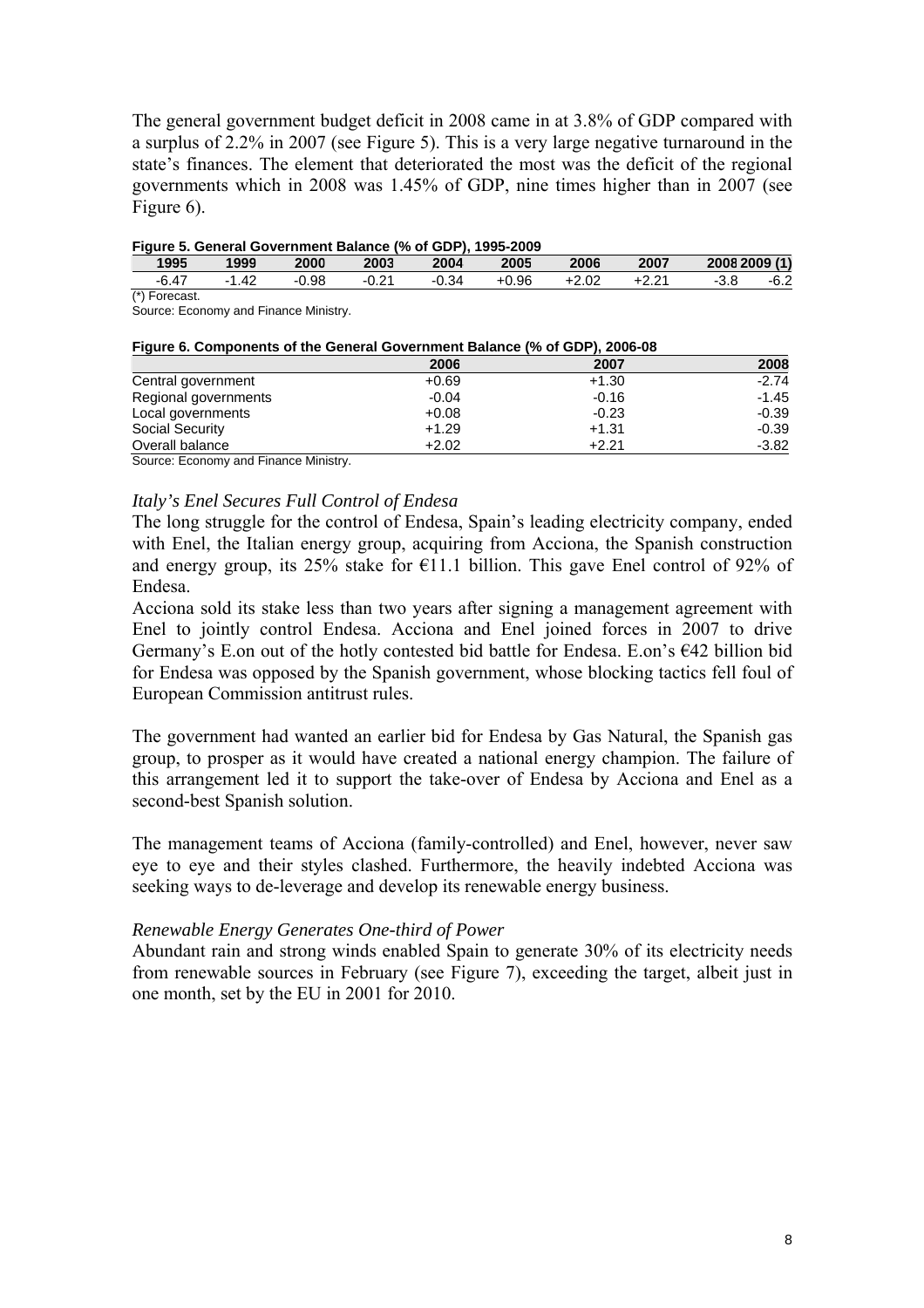#### **Figure 7. Coverage of Energy Demand by Sources in February (% of total)**

|                                                                                                                                                                                                                                      | % of total |
|--------------------------------------------------------------------------------------------------------------------------------------------------------------------------------------------------------------------------------------|------------|
| Wind-power                                                                                                                                                                                                                           | 15.8       |
| Hydraulic                                                                                                                                                                                                                            | 15.6       |
| Combined cycle                                                                                                                                                                                                                       | 21.3       |
| Fuel $+$ gas                                                                                                                                                                                                                         | 0.6        |
| Export                                                                                                                                                                                                                               | $-2.6$     |
| Nuclear                                                                                                                                                                                                                              | 20.9       |
| Coal                                                                                                                                                                                                                                 | 14.3       |
| Special regime (1)                                                                                                                                                                                                                   | 16.2       |
| Pumping consumption                                                                                                                                                                                                                  | $-2.1$     |
| <b>THAN INVESTIGATION CONTINUES IN A REPORT OF A SECOND CONTINUES OF A REPORT OF A REPORT OF A REPORT OF A REPORT OF A REPORT OF A REPORT OF A REPORT OF A REPORT OF A REPORT OF A REPORT OF A REPORT OF A REPORT OF A REPORT OF</b> |            |

(1) Mini-hydraulic, co-generation, solar and biomass. Source: Red Eléctrica.

A decade of investment, particularly in solar energy and wind-power, is beginning to pay off. Spain is heavily dependent on imported energy (see Figure 8).

#### **Figure 8. Energy Dependence (imported energy as percentage of domestic consumption)**

|              | 2006(1) | 2004 | 2000    |
|--------------|---------|------|---------|
| Italy        | 86.8    | 84.6 | 87.3    |
| <b>Spain</b> | 81.4    | 77.6 | 76.7    |
| Germany      | 61.3    | 61.1 | 59.9    |
| France       | 51.4    | 50.8 | 51.1    |
| UK           | 21.3    | 4.7  | $-16.8$ |
| EU-27        | 53.8    | 50.3 | 46.8    |

(1) Latest comparative figures.

Source: Eurostat.

#### *Spain Continues to be Ranked Low in Innovation*

Spain, which is striving to change its economic model from one based excessively on the construction sector to one that is more knowledge based, was ranked  $39<sup>th</sup>$  in the latest innovation ranking by the World Economic Forum (see Figure 9).

#### **Figure 9. Innovation Ranking**

| $\sim$ $\sim$ $\sim$<br><b>Country</b> | <b>Country</b>  | <b>Country</b> |  |
|----------------------------------------|-----------------|----------------|--|
| 1. US                                  | 8. Germany      | 15. Austria    |  |
| 2. Finland                             | 9. S. Korea     | 16. France     |  |
| 3. Switzerland                         | 10. Denmark     | 17. UK         |  |
| 4. Japan                               | 11. Singapore   | 18. Iceland    |  |
| 5. Sweden                              | 12. Netherlands | 19. Norway     |  |
| 6. Israel                              | 13. Canada      | 20. Australia  |  |
| 7. Taiwan                              | 14. Belgium     | 39. Spain      |  |

Source: World Economic Forum, Global Competitiveness Report, 2008-09.

#### *Spain's Billionaires Hit by the Property Crisis*

There are six fewer Spaniards in the latest annual ranking of the world's billionaires by the US magazine *Forbes* than in last year's list, and the main reason is the slump in the property sector (see Figure 10).

The first ranked Spaniard was again Amancio Ortega, the head of Inditex, the clothing manufacturer and retailer. He moved from  $22<sup>nd</sup>$  to  $10<sup>th</sup>$ , with a net worth of US\$18.3 billion.